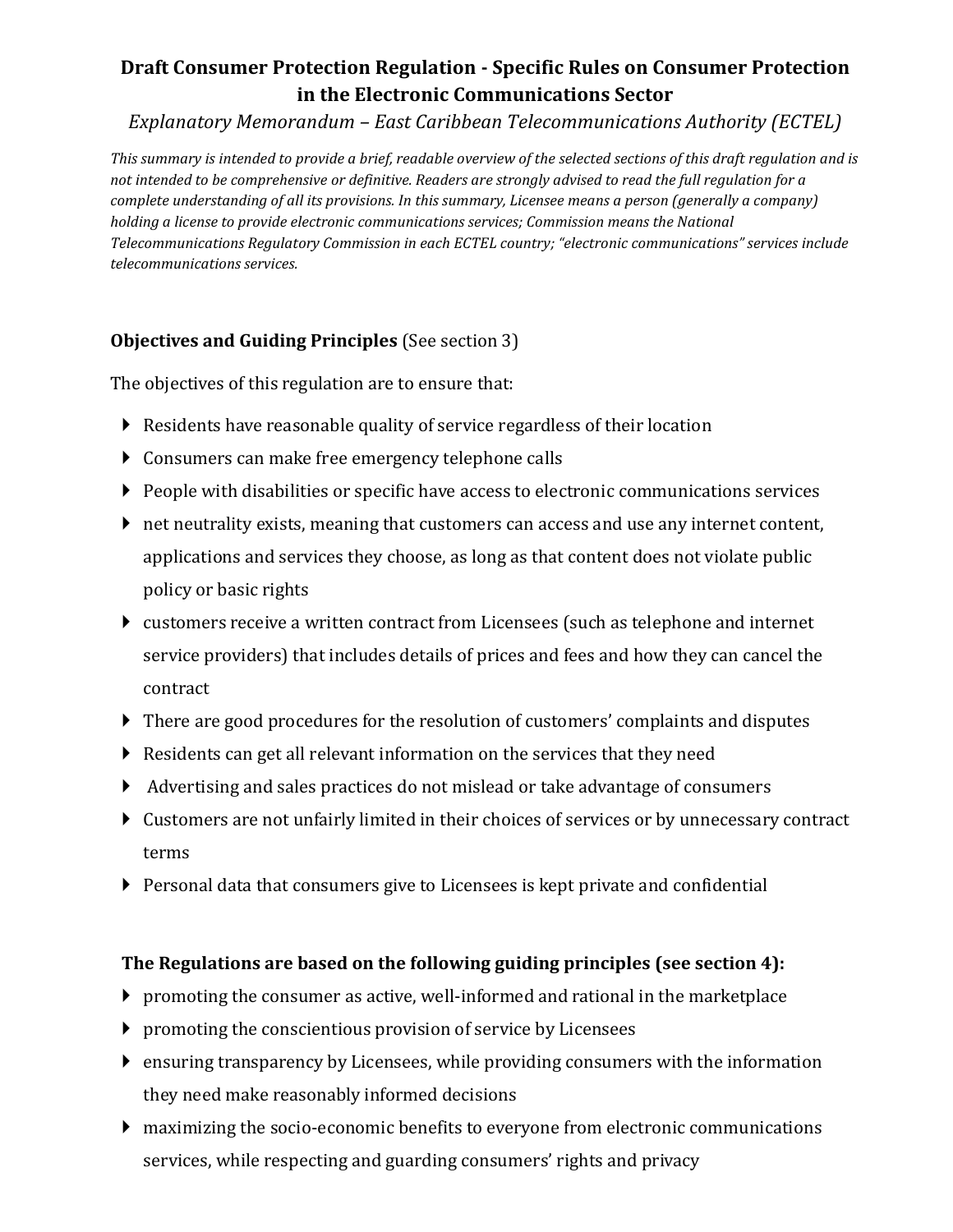supporting a regulatory environment in which all stakeholders, including consumers, are able to adapt to changing market conditions.

### **Disclosure and Publication of Information by Licensees (See sections 5, 6, 7)**

- Licensees must provide consumers with full, clear and true information (for free) about their services, without leaving out important terms, before consumers sign a contract – both online and printed (section 5).
- Operators must publish their prices, including all fees; a description of the services, standard rates and discount, usage charges, maintenance service charges, quality of service commitments and refund policy (sections 6 and 7).

### **Operator Hotline (See section 8)**

- Operators must provide a free hotline (telephone service) so that consumers can submit complaints (section 8).
- When consumers call them, operators must provide full information about offers, services and products relevant to the consumer's questions (section 8)
- Operators must prohibit 900 type charges or allows consumers to disconnect from those calls. Operators cannot charge for calls to it (section 8).

## **Customer Contracts (See sections 9, 10, 11, 12, 13)**

- The Commission may require a Licensee to submit its draft customer contract for approval by the Commission, and can require changes to the draft contract. The approved contract must replace any existing terms of contracts used by the Licensee (section 9).
- A Licensee must make its standard form contract available and provide a free copy to customers. Licensees cannot require a customer to pay a fee for services or products that the customer has not ordered or charge a customer except for the charges specified and agreed to by the customer. Customer contracts must be clear, easily understandable and easily accessible by consumers (see section 10).
- The contracts must include a description of the service to be provided, all charges and fees (including fees if the customer terminates the contract), minimum service quality standards, complaints code, dispute resolution process and bill payment terms and all other information stated in section 11 (see section 11).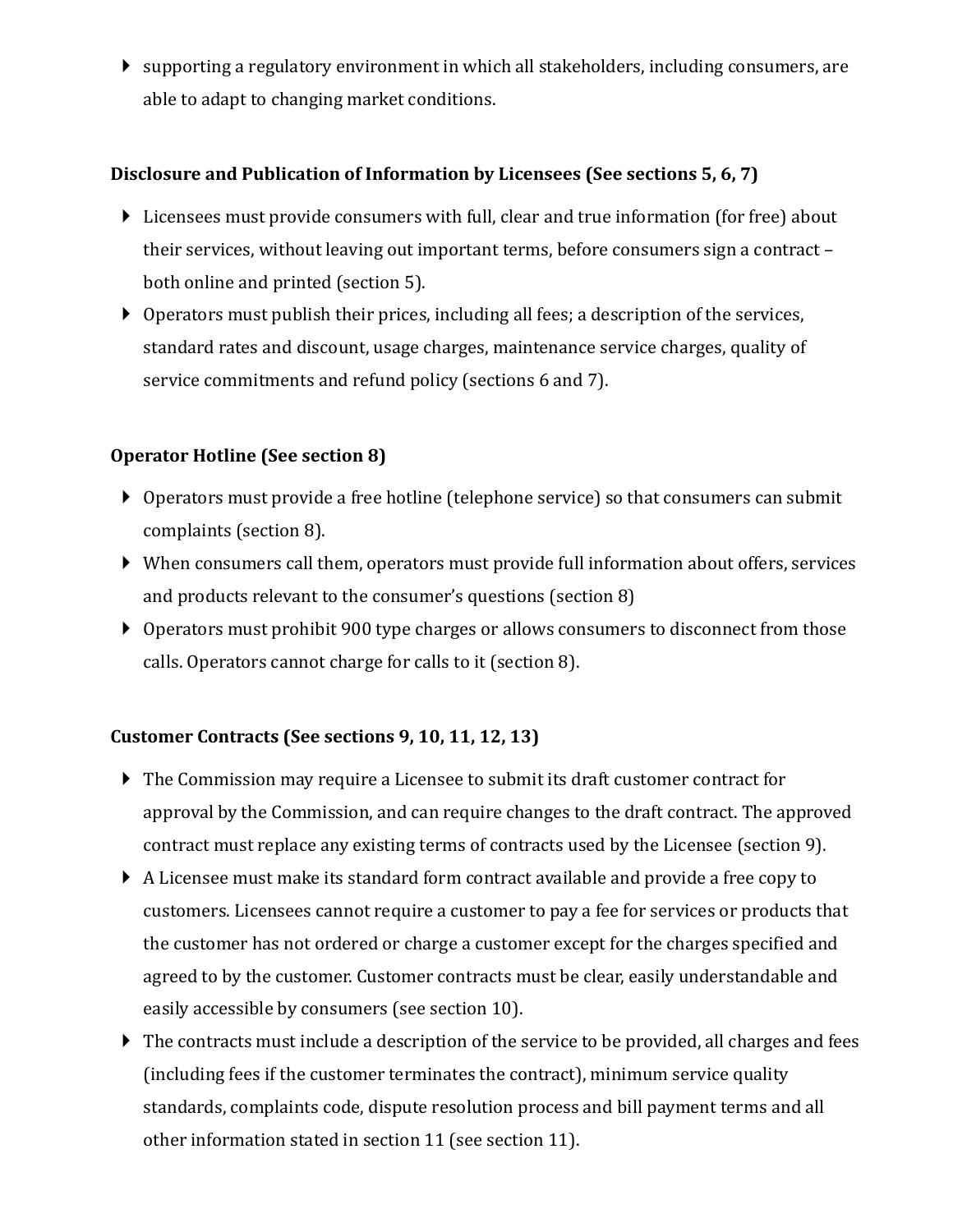- Customer contracts cannot unfairly lock-in customers and must include fair provisions to allow the customer to cancel the contract under fair conditions. This means a Licensee cannot automatically renew a contract without the customer's agreement or charge the customer unfair fees to end a contract before the minimum contract period. A Licensee cannot tie its services together in a way that forces the customer to purchase services that the customer does not require or provide a group of customers more favourable prices that are not justified by differences in cost if that customer obtains a service that it does not require (see section 12).
- A customer may cancel a contract at any time, effective one day after the Licensee receives cancellation notice from the customer or on the date the customer requests. When the contract provides a subsidized device (for example, a smartphone at a discounted cost), there are limits to the early cancellation fee that the customer must pay. The Regulation also sets rules for trial periods, and requires extended trial periods for people with disabilities (see section 13).

## **Billing (See sections 14, 15)**

- Licensees must give customers accurate information concerning their service charges, and ensure that customers can verify any charges and direct debit authorization details. These sections also specify how often and in what form bills should be provided to customers (see section 14).
- For plans with pre-set usage limits (for example, plans where customers could be charged if they exceed their voice minutes, or SMS texts, or data usage), Licensees must notify customers when the customer reaches 80% and 100% of his or her usage, so that the customer can avoid unwanted usage overages, and allow customers to automatically prevent the usage limit being exceeded (see section 15).
- Licensees can charge customers who conduct sales by phone or internet a per minute charge after the first minute, may charge for value added services and may collect charges for another Licensee for goods or services provided by that Licensee (see section 16).

### **Prepaid (See sections 17, 18)**

 Every Licensee must publish on its website the terms and conditions of a prepaid service provided, sold, resold, issued or distributed by the Licensee or its distributor (see section 17).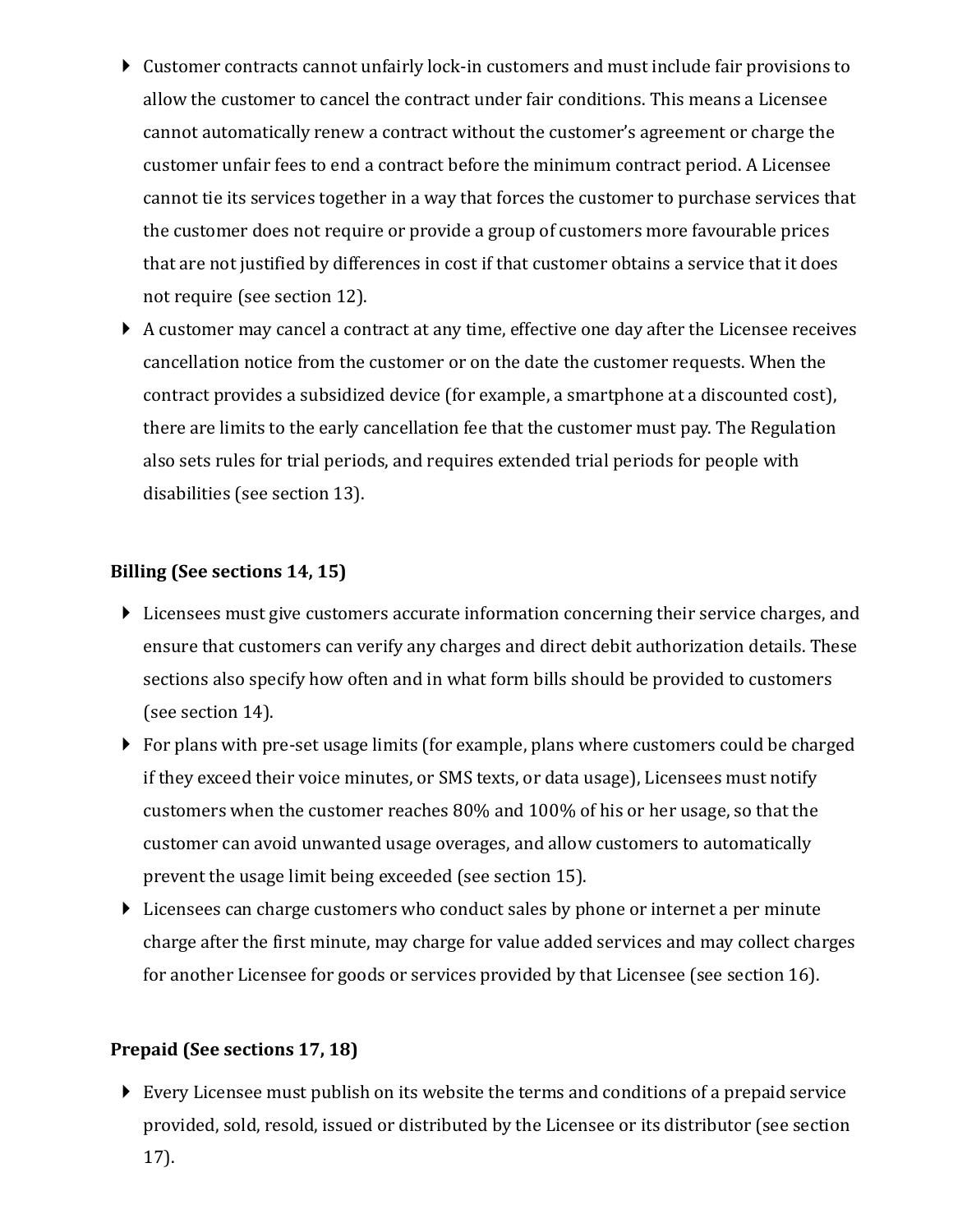Section 18 sets limits on the charges customers must pay for prepaid services and prohibits a Licensee from providing fewer minutes or charging higher rate per minute or megabit of data than promoted. The Licensee cannot promote or sell a prepaid card that expires less than 3 months after the card is first used, or less than 6 months after the card is "topped up" (section 18).

#### **Advertising and Promotions – Unfair Commercial Practices (see sections 19-26)**

- A Licensee cannot make misleading advertising claims, and must provide clear advertisements and appropriate disclaimers. A Licensee must use fair sales practices. The Licensee must include all important conditions, limitations, qualifications or restrictions about an offer in any advertising, needed for the the consumer to make an informed choice and not be misled (section 19).
- A Licensee cannot use promotional or advertising headlines that create an overall impression that is then limited or changed by the fine print terms and conditions in a way that makes it unlikely or impossible that the consumer could reasonably obtain the price or benefits offered through ordinary use of the service. A Licensee cannot use the term "unlimited" regarding usage, unless ordinary use really is unlimited and there are no exclusions. Similarly, the Licensee cannot use the terms "no exceptions", "no exclusions", "no catches" or similar without appropriate disclosure unless there are really no exceptions to the offer. A Licensee cannot make headline statements about offer prices, unless they also prominently display any exclusions from the offer. A Licensee cannot make unqualified headline representations about ongoing prices for data usage allowances when the price for the data usage will likely increase within a reasonable period when the consumer uses it (see section 19)
- A Licensee cannot make advertising claims about broadband speed, network coverage and other performance of their services unless the Licensee can prove those claims. Section 19 also lists other important unfair commercial practices that Licensees may not use (see section 19).
- All advertisements must clearly present the main message and all main terms clearly, ensure that any disclaimers do not negate the main message and terms, and take into account the typical amount of time consumers are able to view and / or hear the advertisement (see section 20 and 24).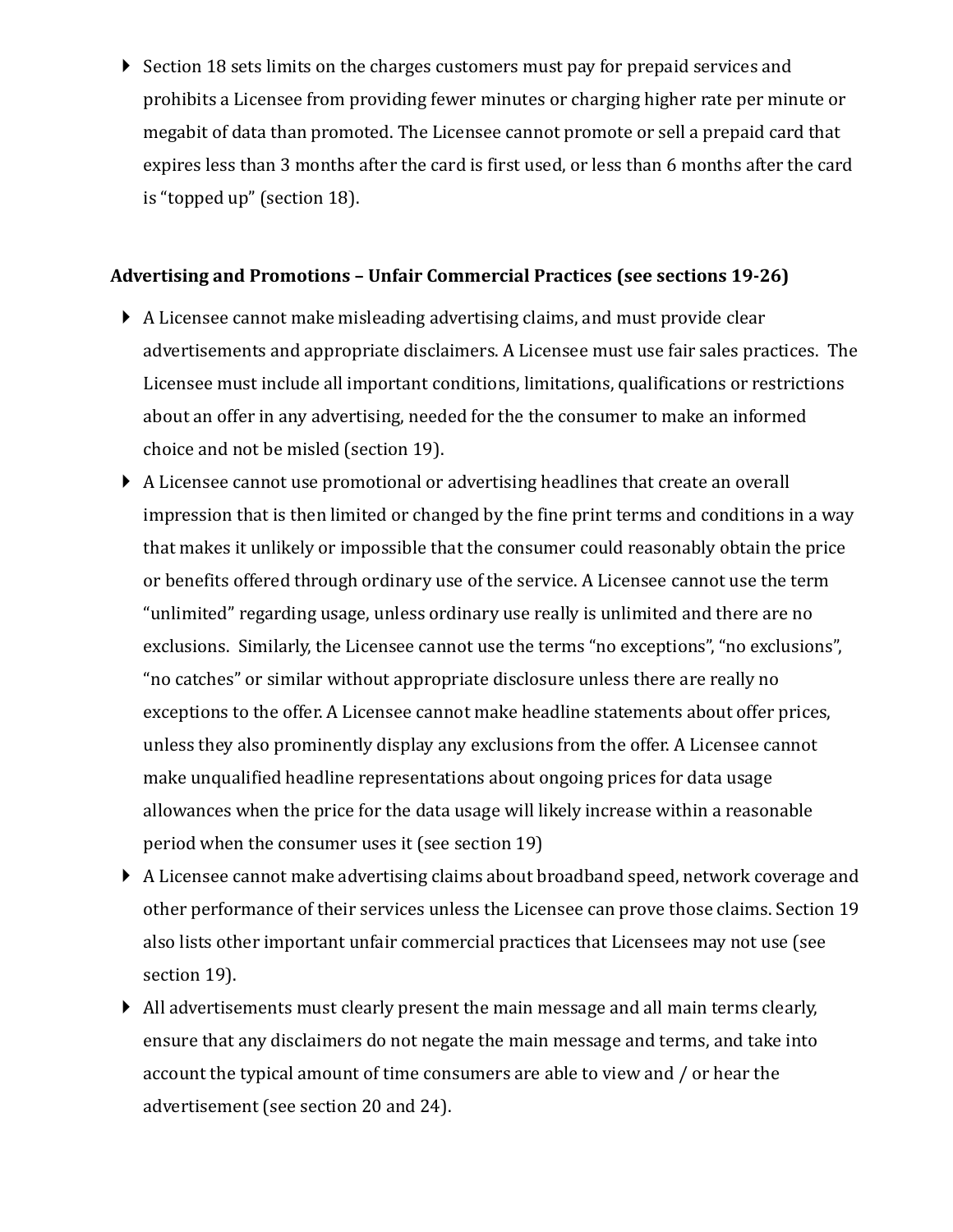- Any special promotions must clearly include all important limitations, including any limitations, as well as the end date for the promotion and any special eligibility requirements (section 21).
- Text advertisements of price or dollar value for plans must prominently display certain key information about pricing (see section 22).
- Any disclaimer must be clear and understandable (see section 24).
- Licensees must ensure that their sales representatives are appropriately trained to promote and sell their services in a fair and accurate manner to assist consumers in making informed purchasing decisions. They must monitor their sales representatives to assess their interaction with consumers and take actions to address emerging or systemic deficiencies in sales conduct. They must also monitor complaints about the sales conduct of their representatives and take steps to address repeated problems (see section 25)

## **Access to emergency services and for persons with special needs (section 26)**

 $\triangleright$  Licensees must provide free of charge access to emergency services.

# **People with Special Needs (section 27)**

 Licensees must provide information about products and services they offer specifically for consumers with physical disabilities and other special needs. Licensees must also provide training to its sales representatives on how to interact appropriately with disadvantaged or vulnerable consumers and ensure that people with special needs are able to access their offices and complaint handling processes. A customer with a physical disability or other special needs must be able to nominate someone else to interact with the Licensee about their account. For other related provisions, see section 27.

# **Principles and requirements relating to protection of customer data and privacy. (sections 26, 27)**

 A Licensee must protect information it holds related to its customers and their communications and cannot collect, use, retain or advertise any customer information unless the customer's prior written approval is obtained, or as permitted by law. A Licensee must ensure that all customer information submitted to it is accurate, complete and valid for use. A Licensee must take all reasonable steps to ensure that consumer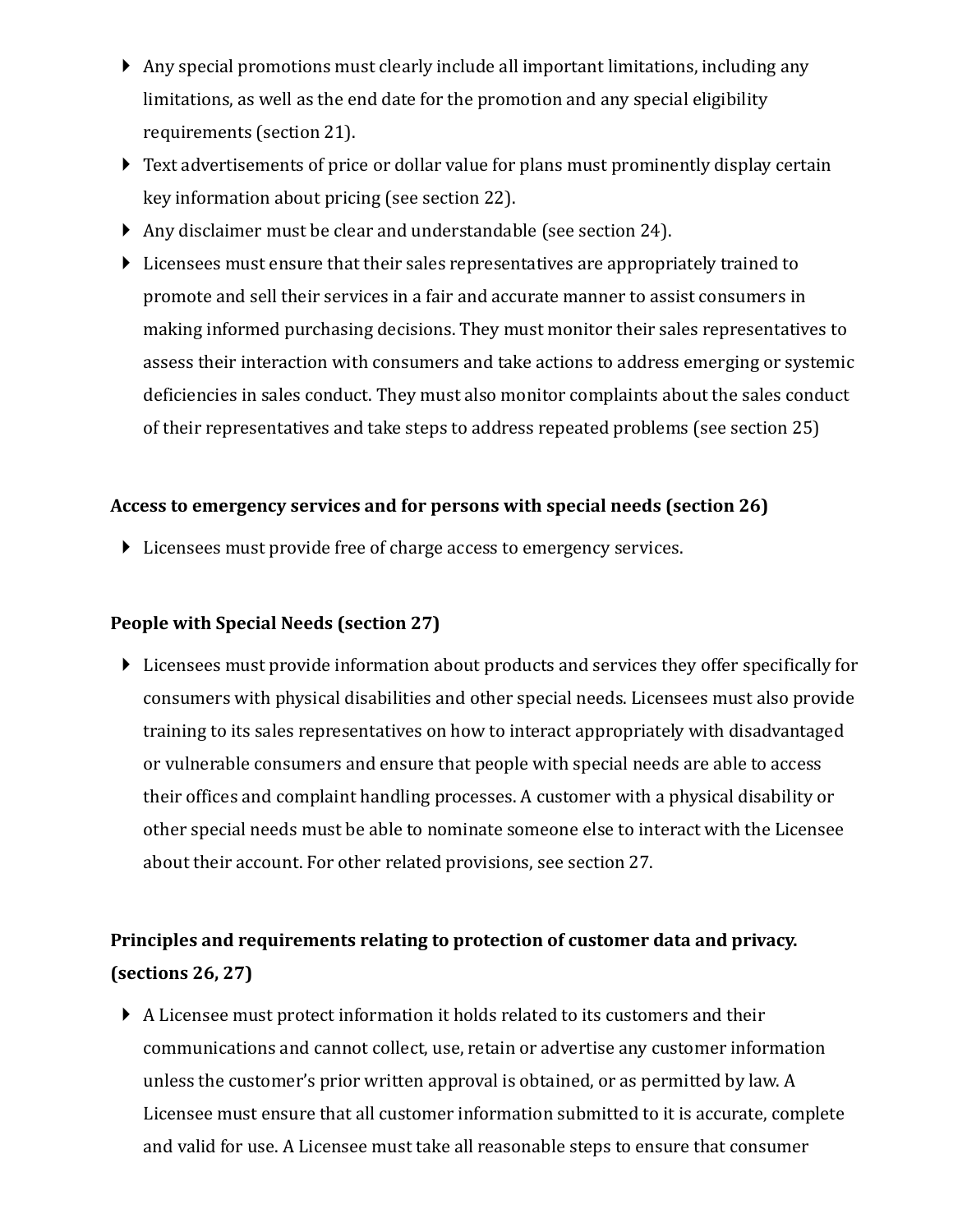communications are kept confidential, and my not intercept, monitor or alter the content of a customer communications, except with the clear agreement of the customer or if permitted or required by law (see section 29).

### **Net Neutrality (See section 28)**

 A Licensee must respect net neutrality, meaning that users must have access to all content and applications regardless of the source and without favouring, degrading, interrupting, interception, blocking access or throttling speeds to websites or content. A Licensee cannot discriminate between service providers on routing of traffic or access to its services. (see section 28).

### **Complaints Handling Processes (See sections 29, 30, 31, 32 and 33)**

- ▶ The customer has the right to communicate with a Licensee regarding concerns about its services or products or to complain about its services, products or any related matter. These complaints or queries may be made by way of customer assistance telephone numbers, email, fax or letters, using a complaint form that must be available from the Licensee (see section 31). Licensees must provide (at its own expense) a toll free customer care and assistance service telephone number for all its services that is available 18 hours a day (see section 32).
- Licensee must implement a complaint handling process that is consumer focused, easy to use and is free of charge, with certain limited exceptions. Any proposed resolution of a complaint must be accepted by a consumer or former customer before a Licensee is required to implement it. A Licensee cannot cancel a consumer's telecommunications service solely because because the consumer chooses to pursue options for external dispute resolution, after being unable to resolve the complaint with the Licensee (see section 33).
- A Licensee must show fairness, courtesy, objectivity and efficiency in management of complaint, in the ways stated in section 34 (see section 34). Where a Licensee does not believe that the complaint can be resolved in 15 working days, (or within 2 working days for urgent aspects of an urgent complaint), the Licensee must advise the consumer or former customer before working day 15 (or working day 2 for urgent complaints) of (among other things) the reasons for the delay, timeframe for resolution, options for dispute resolution if the delay is expected to be 10 or more further working days, any